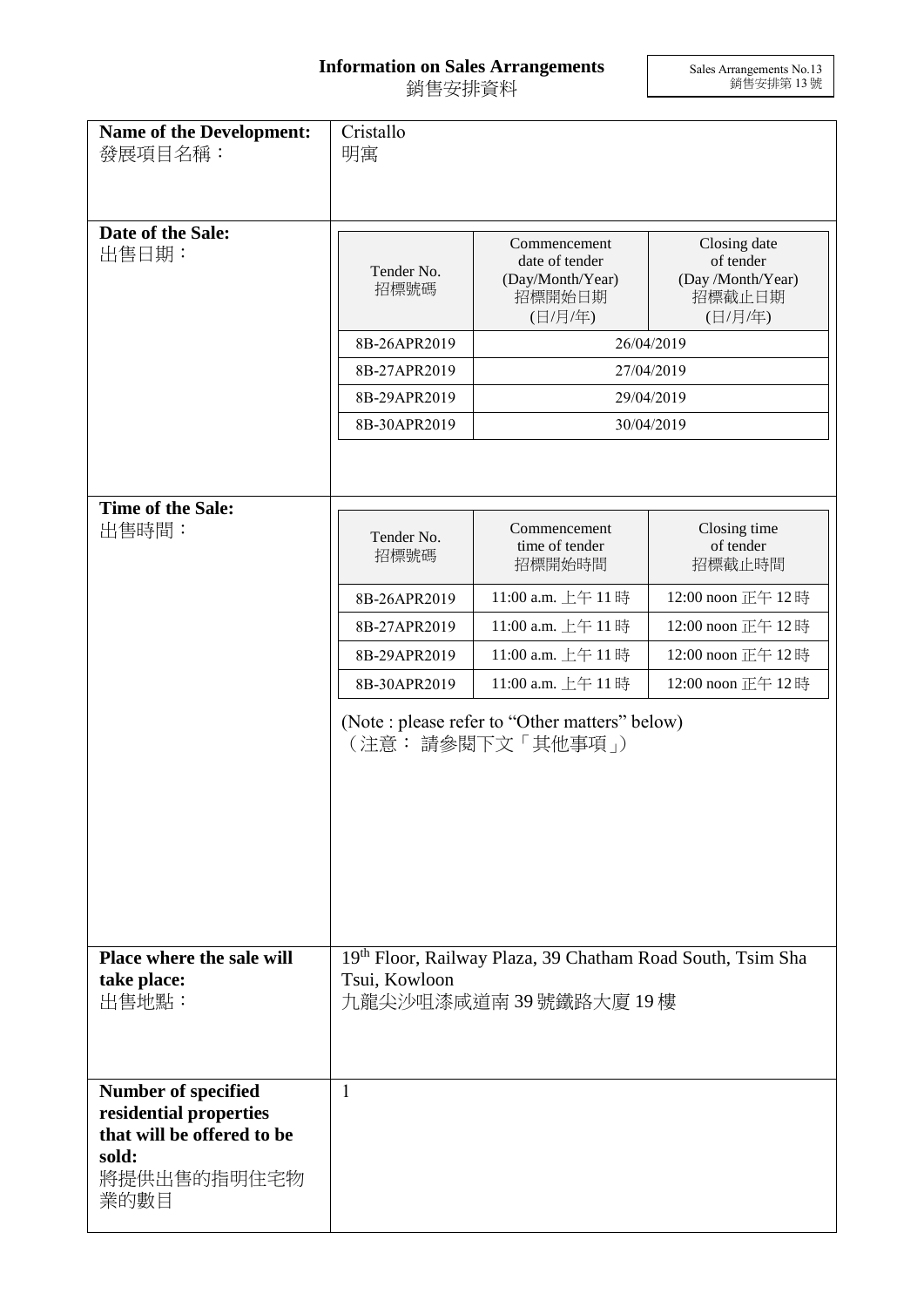## **Description of the residential properties that will be offered to be sold:**

將提供出售的指明住宅物業的描述:

The following flat(s): 以下單位 :

8B

**The method to be used to determine the order of priority in which each of the persons interested in purchasing any of the specified residential properties may select the residential property that the person wishes to purchase:** 

將會使用何種方法,決定有意購買該等指明住宅物業的每名人士可揀選其意欲購買的住宅 物業的優先次序:

Subject to other matters, sale by tender - see details and particulars in the tender notices. Details and particulars in the tender notices under different Tender No. are different. 受制於其他事項,以招標方式出售 - 請參閱指明住宅物業的招標公告的細節和詳情。不同 招標號碼下招標公告的細節和詳情會有不同。

During the following periods, the tender notices and other relevant tender documents of the specified residential properties will be made available for collection free of charge at 19/F. Railway Plaza, 39 Chatham Road South, Tsim Sha Tsui, Kowloon:-

於以下時段,招標公告及其他有關招標文件可於九龍尖沙咀漆咸道南39號鐵路大廈19樓免 費領取:

| Tender No.<br>招標號碼 | Specified residential properties that will be<br>offered to be sold                                | Tender notice and other relevant tender documents<br>will be made available for collection during the<br>following periods<br>於以下時段,招標公告及<br>其他相關招標文件可供領取 |                                         |
|--------------------|----------------------------------------------------------------------------------------------------|-----------------------------------------------------------------------------------------------------------------------------------------------------------|-----------------------------------------|
|                    | 將提供出售的指明住宅物業的數目                                                                                    | Date<br>(Day/Month/Year)<br>日期(日/月/年)                                                                                                                     | Time<br>時間                              |
| 8B-26APR2019       | All the specified residential properties set out in<br>the Sales Arrangements<br>所有於銷售安排中列出的指明住宅物業 | 26/04/2019                                                                                                                                                | 9:00 a.m. to 12:00 noon<br>上午9時至正午12時   |
| 8B-27APR2019       | All the available and remaining<br>specified properties<br>所有可供出售及餘下的指明住宅物業                        | 27/04/2019                                                                                                                                                | 9:00 a.m. to 12:00 noon<br>上午9時至正午12時   |
| 8B-29APR2019       | All the available and remaining<br>specified properties<br>所有可供出售及餘下的指明住宅物業                        | 29/04/2019                                                                                                                                                | 9:00 a.m. to $12:00$ noon<br>上午9時至正午12時 |
| 8B-30APR2019       | All the available and remaining<br>specified properties<br>所有可供出售及餘下的指明住宅物業                        | 30/04/2019                                                                                                                                                | 9:00 a.m. to 12:00 noon<br>上午9時至正午12時   |